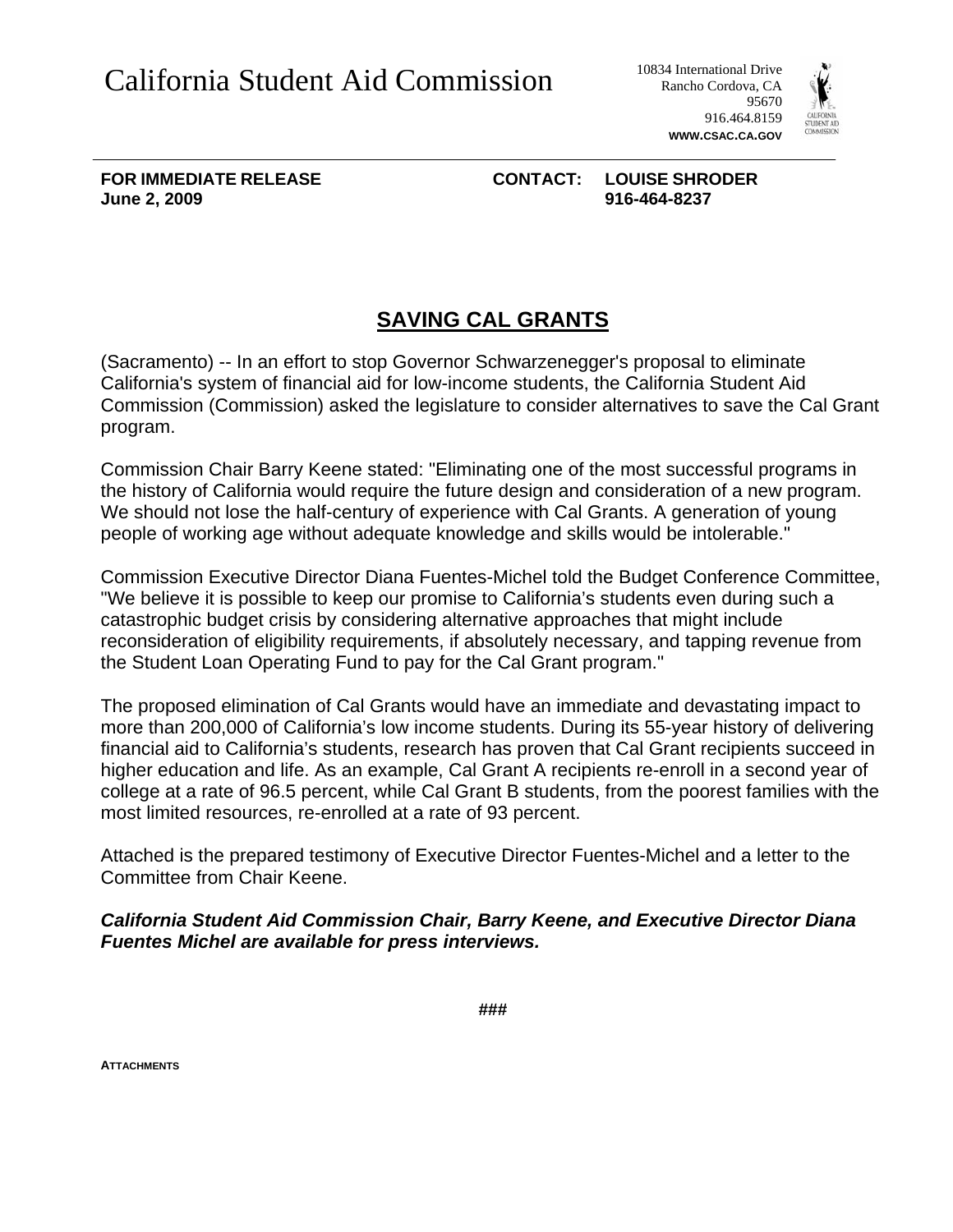## **CALIFORNIA STUDENT AID COMMISSION**

OFFICE OF THE CHAIR



May 29, 2009

Assembly Member Noreen Evans, Chair Senator Denise Ducheny, Vice Chair Senator Mark Leno Senator Alan Lowenthal Senator Bob Dutton Senator Mimi Walters Assembly Member Kevin De Leon Assembly Member Bob Blumenfeld Assembly Member Roger Niello Assembly Member Jim Nielsen

Dear Members of the Joint Legislative Budget Conference Committee,

On behalf of the California Student Aid Commission, we write to ask you to reject the Governor's proposal to eliminate the Cal Grant Program, and, instead, carefully impose only such reductions as are absolutely necessary. The distinction is of the utmost importance. Eliminating one of the most successful programs in the history of California, as opposed to funding it at even a substantially reduced level, would require the future design and consideration of a new program. We should not lose the half-century of experience with Cal Grants. We should not need to re-educate policymakers about the need for, and economic and social value of, college access for the academically eligible but economically disadvantaged student. We should not impose a hurdle of new startup costs. A generation of young people of working age without adequate knowledge and skills would be intolerable.

Second, we ask you to reject the Governor's proposal to eliminate the Commission and turn the future of student aid over to the Governor's appointees, the very same ones proposing to eliminate the Cal Grant Program, whose decisions would be made behind closed doors, thus eliminating the transparency, which the Commission now provides.

We are acutely aware that the state must cut its budget severely. The painful effects will ripple through every sector of the state's population. However, the proposal to totally eliminate Cal Grants creates the utmost danger to the state's economic future. And the damage cannot be undone.

At a time when California's economy demands higher skills, reducing college-going rates in California by eliminating Cal Grants will lead to higher unemployment, greater pressure on the state budget and the erosion of California's quality of life.

It is serious enough that more than 118,000 new students who have already been offered Cal Grants for Fall 2009 will be affected immediately, but the long-term adverse effects to the State's economy will be much more severe because the short-fall in higher education students will compound with each passing year.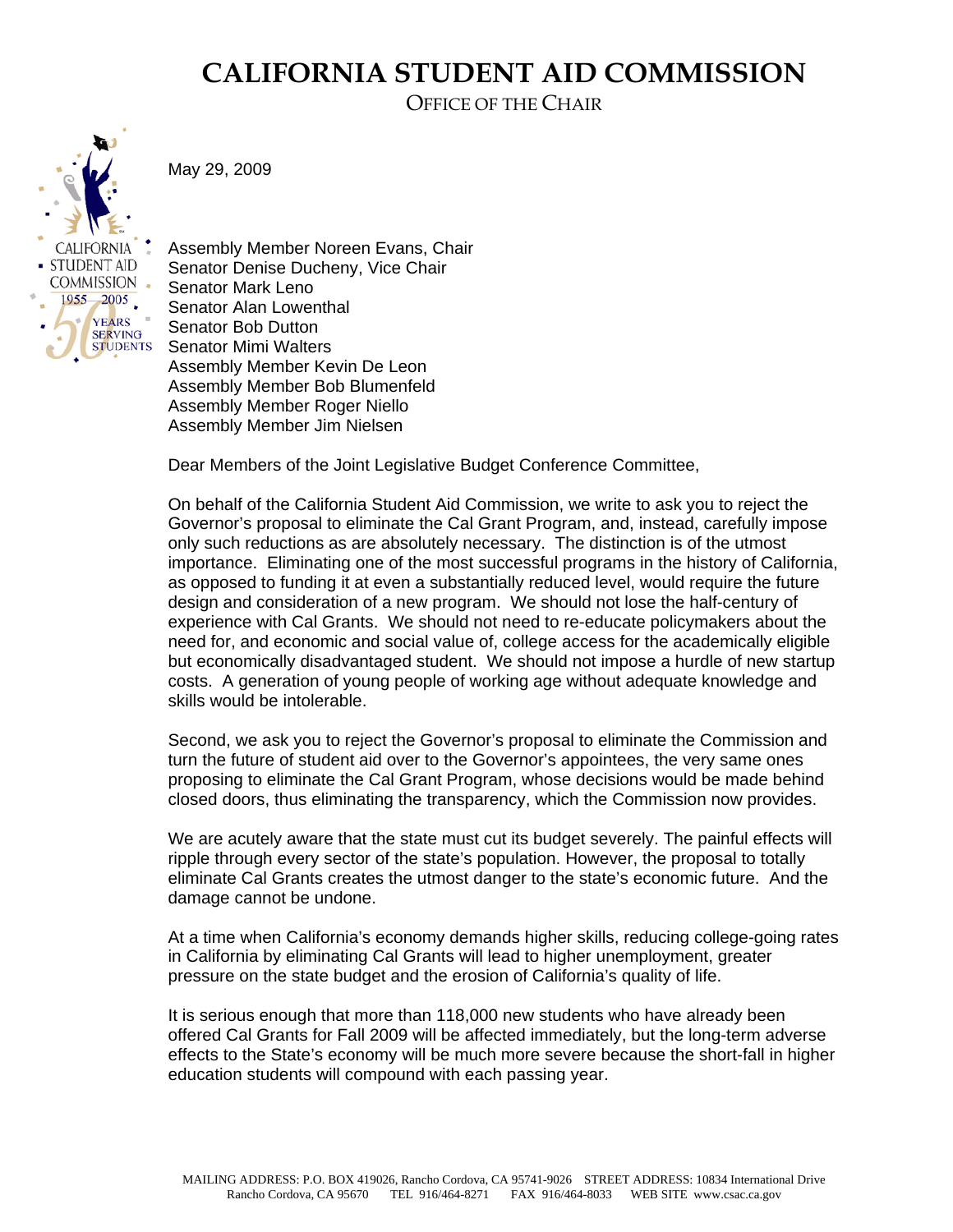Against the backdrop of the proposal to eliminate the Cal Grant Program, the Administration's pretext of saving money to justify eliminating the Commission, through its cryptic version of decentralization, regresses from intellectual laziness to cynicism. It has never made the case for actual savings. This is understandable because the Commission's staffing and budgeting is one of the most efficient in government. Instead, it offers theatrics and catch phrases, like "one-stop shop" for students. Since it proposes eliminating Cal Grants, how can we trust that it has dealt with the complexities in its purported streamlining of a program it seeks to eliminate? Moreover, if it is successful in eliminating Cal Grants, just what is there to decentralize?

Under the guise of decentralization, the Administration is proposing to eliminate the Commission, the last bulwark against total elimination of Cal Grants. Because it is independent, the Commission can advocate for students in the budget process and can consider students' needs when developing policies for administering the Cal Grant Program. Decisions by a state department within the line of authority of an Administration will be directed by that Administration's budget needs, rather than the needs of students. The proposal to eliminate the Cal Grant Program is a salient example of this Administration's approach to solving its budget needs at the expense of student needs. The contrast between the Administration's approach and the Commission's approach of exploring options to achieve similar Cal Grant savings while maintaining much of the long-term benefits for the state's economic future, could not be more starkly illustrated.

The Commission must make policy decisions in meetings open to the public. The Administration makes decisions behind closed doors. Further, the Legislature's ability to affect Cal Grant policy through its appointees to the Commission provides a check and balance that would not be possible if the Cal Grant Program were decentralized and placed in a state agency directly within the Administration's line of authority.

This Administration has clearly established its intent for the Cal Grant Program: *elimination.* Decentralization would enable the Administration to achieve that major policy shift bureaucratically under cover of darkness.

Sincerely,

Barry Keene

Chair California Student Aid Commission

CC: Senate Pro Tempore Darrell Steinberg Senate Majority Leader Dean Florez Senate Minority Leader Dennis Hollingsworth Assembly Speaker Karen Bass Assembly Majority Floor Leader Alberto Torrico Assembly Minority Floor Leader Michael Villines Paul Navarro, Deputy Legislative Secretary, Office of the Governor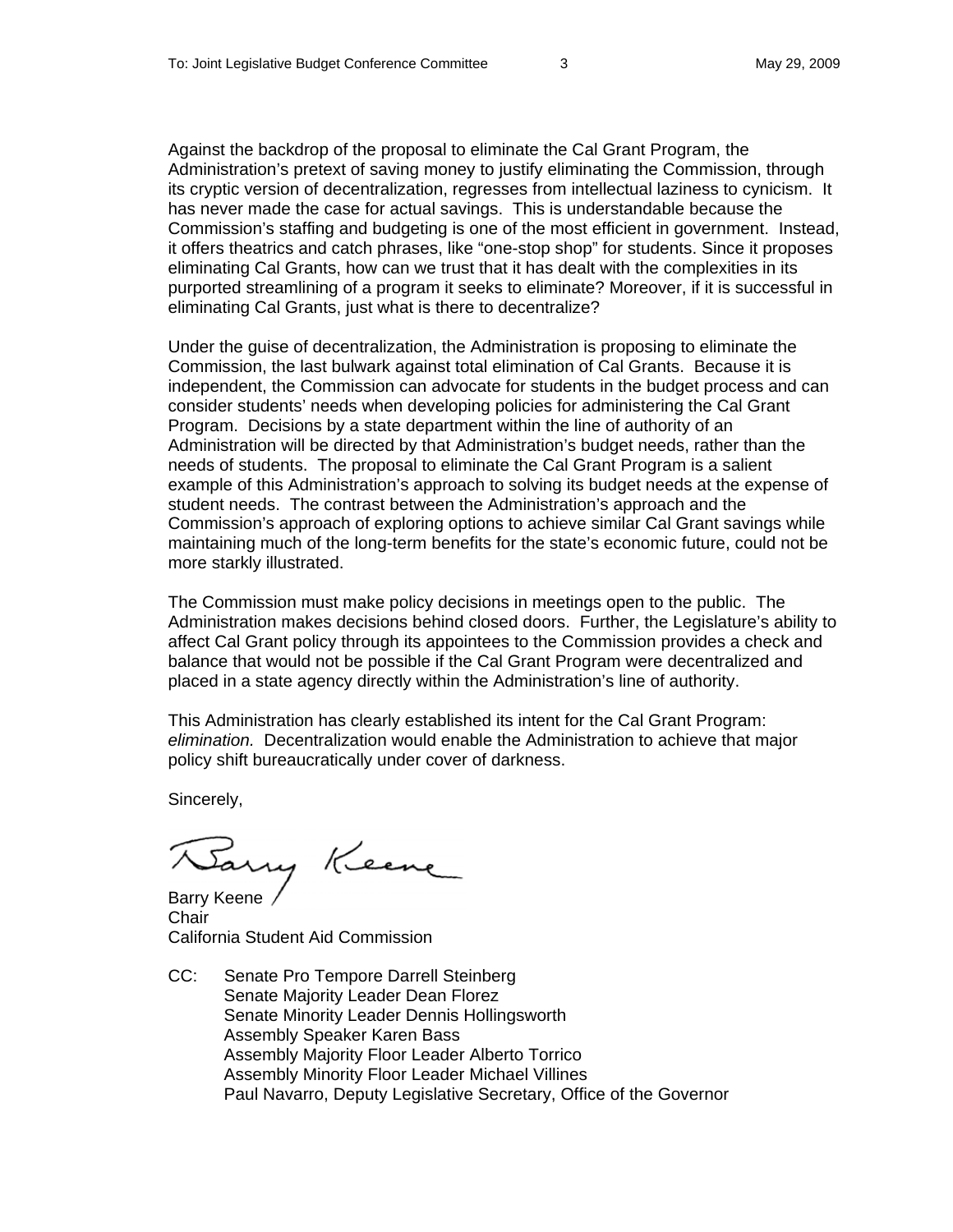Steve Boilard, Higher Education Director, Legislative Analyst's Office Judy Heiman, Principal Fiscal and Policy Analyst, Legislative Analyst's Office Jeannie Oropeza, Program Budget Manager, Department of Finance Commissioners of the California Student Aid Commission Diana Fuentes-Michel, Executive Director, California Student Aid Commission

-more-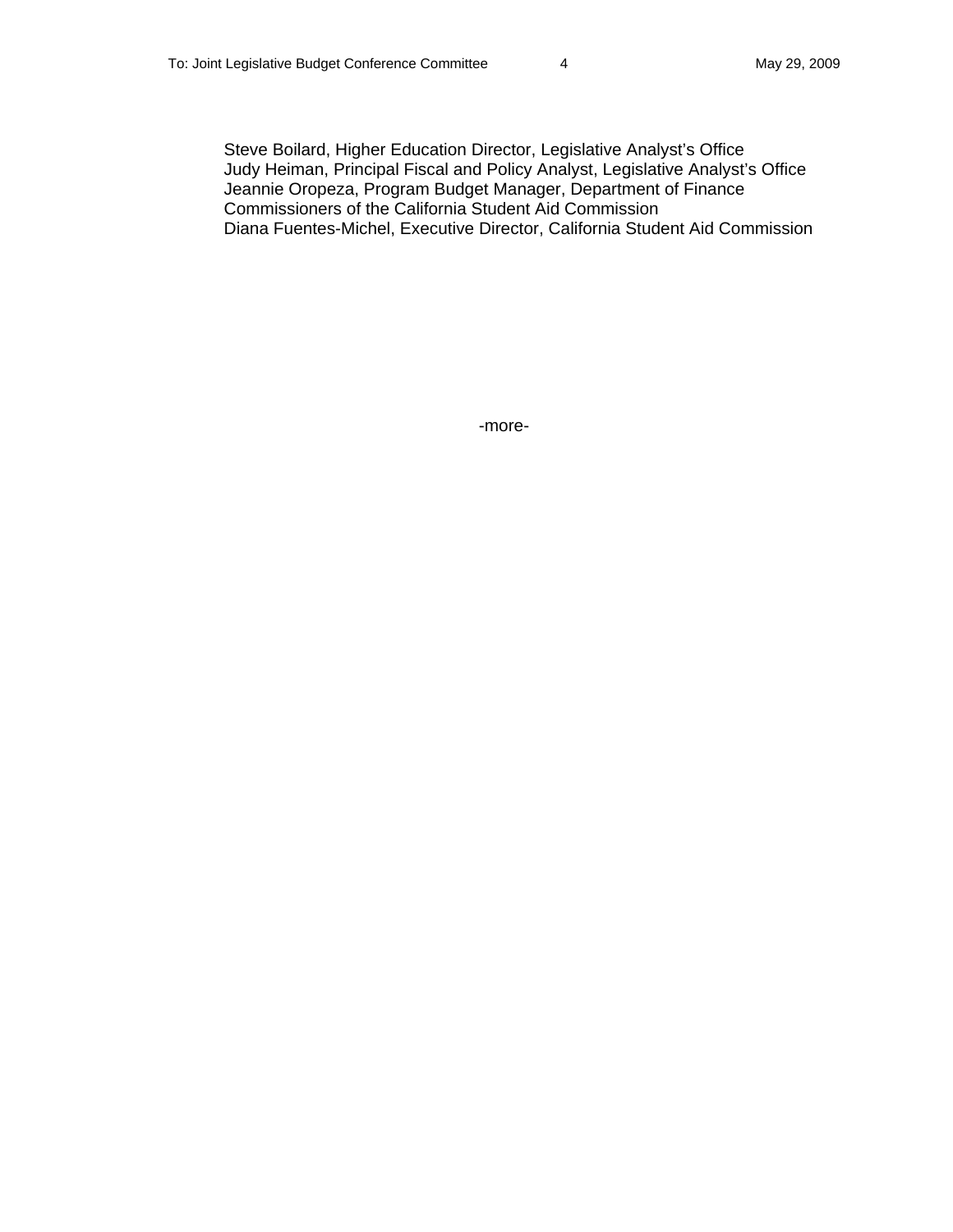## **Testimony of Diana Fuentes-Michel Executive Director, California Student Aid Commission Conference Committee on the Budget June 1, 2009**

Thank you, members, for this opportunity to address the proposed elimination of Cal Grants and our entire system of awarding student financial aid. The Commission believes this proposal poses a real threat to our state's future economy – any savings that might accrue in the short run will be far outweighed by the heavy costs our state will pay in the long run.

Instead of the wholesale elimination of a successful 50-year old program that now more than ever plays a critical role in California's competitiveness, we ask you to carefully consider alternative approaches. These might include a review of eligibility requirements, if absolutely necessary, and tapping revenue from the Student Loan Operating Fund to pay for the Cal Grant program. The immediate effect of eliminating Cal Grants would be to foreclose on the futures of 200,000 students -- 118,000 graduating seniors who have already been offered awards to attend higher education institutions this fall, and 83,000 current Cal Grant students whose grants will not cover fee increases at CSU and UC. Many of these awardees have paid non-refundable housing fees and applied for maximum student loan limits, giving them few choices in the  $11<sup>th</sup>$  hour to change their college plans.

As you are aware, if these students cannot afford to attend college this fall, they face the worst job market in decades.

At a time when the job market demands higher skills, reducing college-going rates by eliminating Cal Grants is short-sighted and will lead to higher unemployment, greater pressure on the state budget and an erosion of our quality of life.

Even without destroying our state's financial aid system, California faces a shortage of nearly 1 million college graduates to meet workforce needs.

Research shows that Californians, particularly those from communities whose students have not historically attended college, already believe higher education is unaffordable and therefore inaccessible. Both financial aid and consistent, sustainable outreach programs -- like those developed by the commission statewide – are needed to make college education accessible.

The Commission is keenly aware of the painful choices you must make in this historic budget crisis, and would like to work with you to keep the promise made to California's students: that if they work hard and gained admission to our institutions of higher education, our state would not let financial need close the door to their dreams. We ask that at this time of high unemployment and restructuring of the workforce, you also retain support for reentry students who seek college or career training so that they too may become successful wage earners.